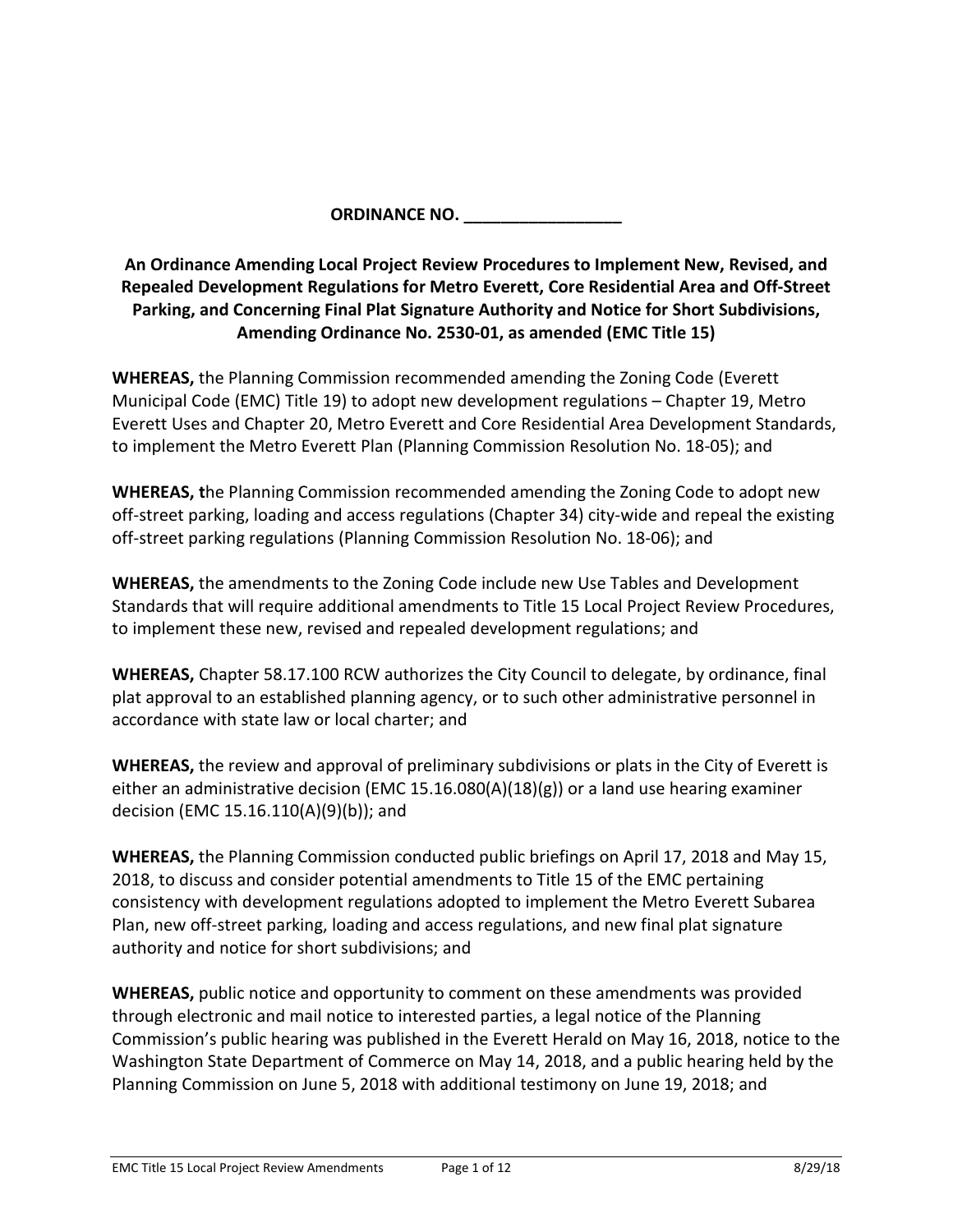**WHEREAS,** the City Council held public hearings on August 1st, 8<sup>th</sup>, 15<sup>th</sup> and 29<sup>th</sup>, 2018 to consider public input; and

**WHEREAS,** the proposed amendments to the titles of the EMC are consistent with goals in the Growth Management Act; and

**WHEREAS,** the proposed amendments are consistent with the requirements set forth in Chapter 58.17 RCW for delegating approval of final plats; and

**WHEREAS,** the proposed regulations will not create a probable significant adverse environmental impact under the City's SEPA policies, EMC Chapter 20.04; and

**WHEREAS,** the proposed amendments will ensure Title 15 of the EMC will be consistent with development regulations adopted to implement the Metro Everett Subarea Plan, Chapter 19, Metro Everett Uses and Chapter 20, Metro Everett and Core Residential Area Development Standards; and

**WHEREAS,** the proposed amendments will ensure Title 15 of the EMC will be consistent with new off-street parking, loading and access regulations (Chapter 34) city-wide; and

**WHEREAS,** the proposed amendments are consistent with the applicable provisions of the Everett general plan; and

**WHEREAS,** the proposed amendments bear a substantial relation to public health, safety or welfare; and

**WHEREAS,** the proposed amendments promote the best long term interests of the Everett community.

## **NOW, THEREFORE, THE CITY OF EVERETT DOES ORDAIN:**

*[Proposed changes are shown with a vertical bar in the left hand margin; words struck through are proposed for deletion; words that are underlined are proposed additions.]*

**Section 1**. Subsection 4.A of Chapter 1 of Ordinance 2530-01, (EMC 15.04.040), is amended to read as follows:

### **15.04.040 Special circumstances.**

The City has determined that the following permits present special circumstances that warrant a different review process than that provided in RCW 36.70B.060 et seq: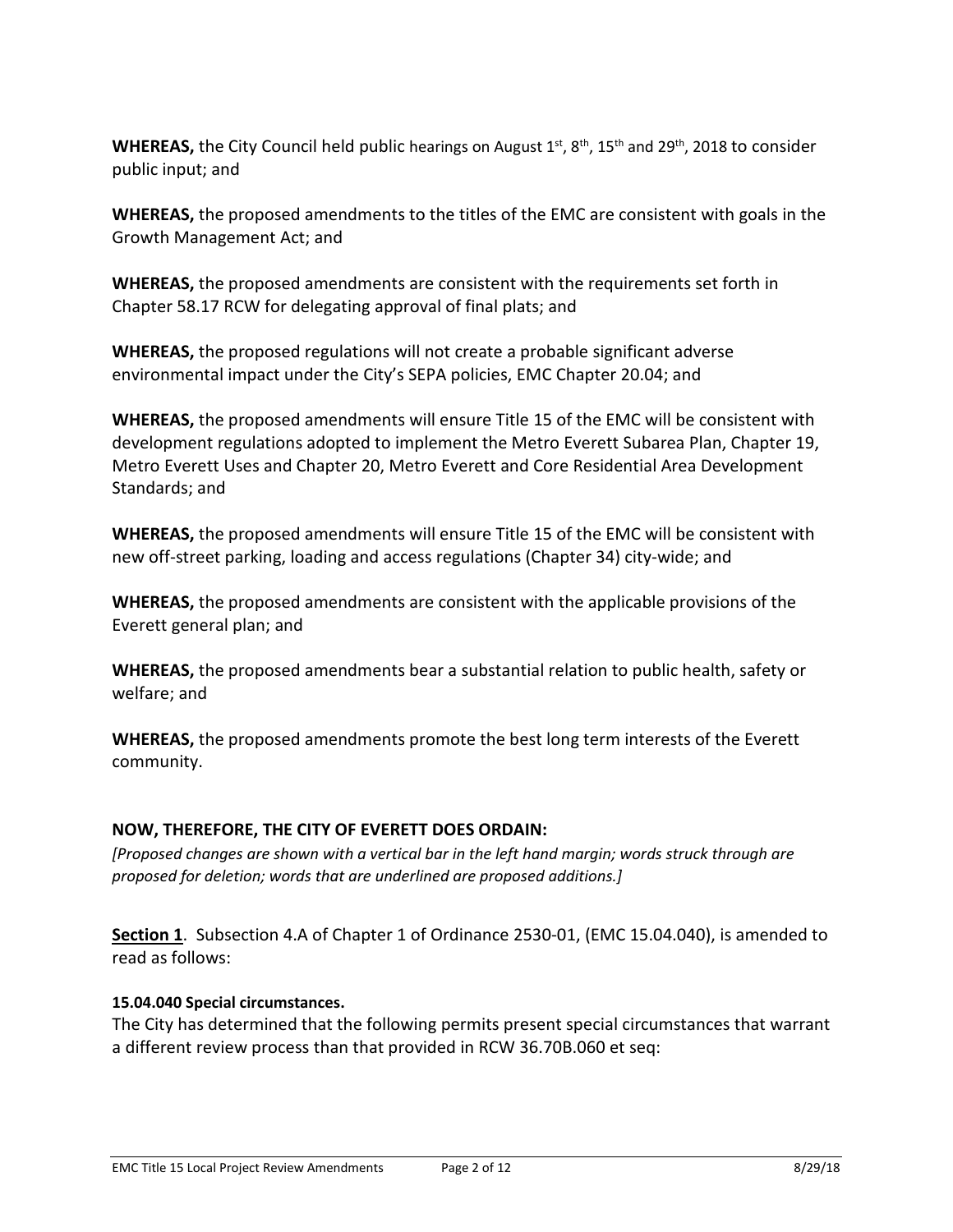- A<sub>4</sub>. Review Process VA. Adoption of a" Planned Development" Overlay Zone or a rezone or other zoning revision that is not of area-wide significance or general applicability, or other quasi-judicial permit decisions, which provide for a public hearing or meeting before the Planning Commission and an open public hearing before the City Council.
- B<sub>2</sub>. Review Process VB. A decision on proposed demolition of a structure listed in the "Everett" Register of Historic Places" or property within an Everett Register historic district only which provides for a public hearing or meeting before the Historic Commission and an open public hearing before the City Council.
- C<sub>3</sub>. Review Process VI. A decision by City Council to approve a final subdivision, final cluster subdivision, alteration or vacation of a final subdivision, and a final approval of resolution of intent to rezone.

**Section 2**. Subsection 1.A of Chapter 4 of Ordinance 2530-01, (EMC 15.16.010) as amended, is amended to read as follows:

## **Article I. Types of Land Use Permit Applications**

## **15.16.010 Land use permit processes.**

For the purpose of project review, all land use permit applications shall be classified as one of the following:

- A. Review Process I or P, minor administrative review decisions;
- B. Review Process II or A, planning director administrative review decisions;
- C. Review Process IIIA or C, hearing examiner decisions;
- D. Review Process IIIB, hearing examiner and city council quasi-judicial decisions;
- E. Review Process IV, (Reserved);
- F. Review Process VA, planning commission and city council land use quasi-judicial decisions;
- G. Review Process VB, historic commission and city council land use quasi-judicial decisions; and
- H. Review Process VI, city council approval of final subdivisions (plats) and final approval of performance agreement rezones.

**Section 3**. Subsection 2.B of Chapter 4 of Ordinance 2530-01, (EMC 15.16.050) as amended, is amended to read as follows:

#### **Article II. Review Process: Minor Administrative Decision Review 15.16.050 Decisions included.**

- A. Review Process I applications include the following minor administrative decisions:
- 1. Accessory dwelling unit;
- 2. Alternative methods of architectural modulation in the M-1 zone as provided in Section 19.27.020(A)(2)(e);
- 3. Authorization to exceed maximum fence height in front yard setback as provided by Section 19.39.070(A)(1);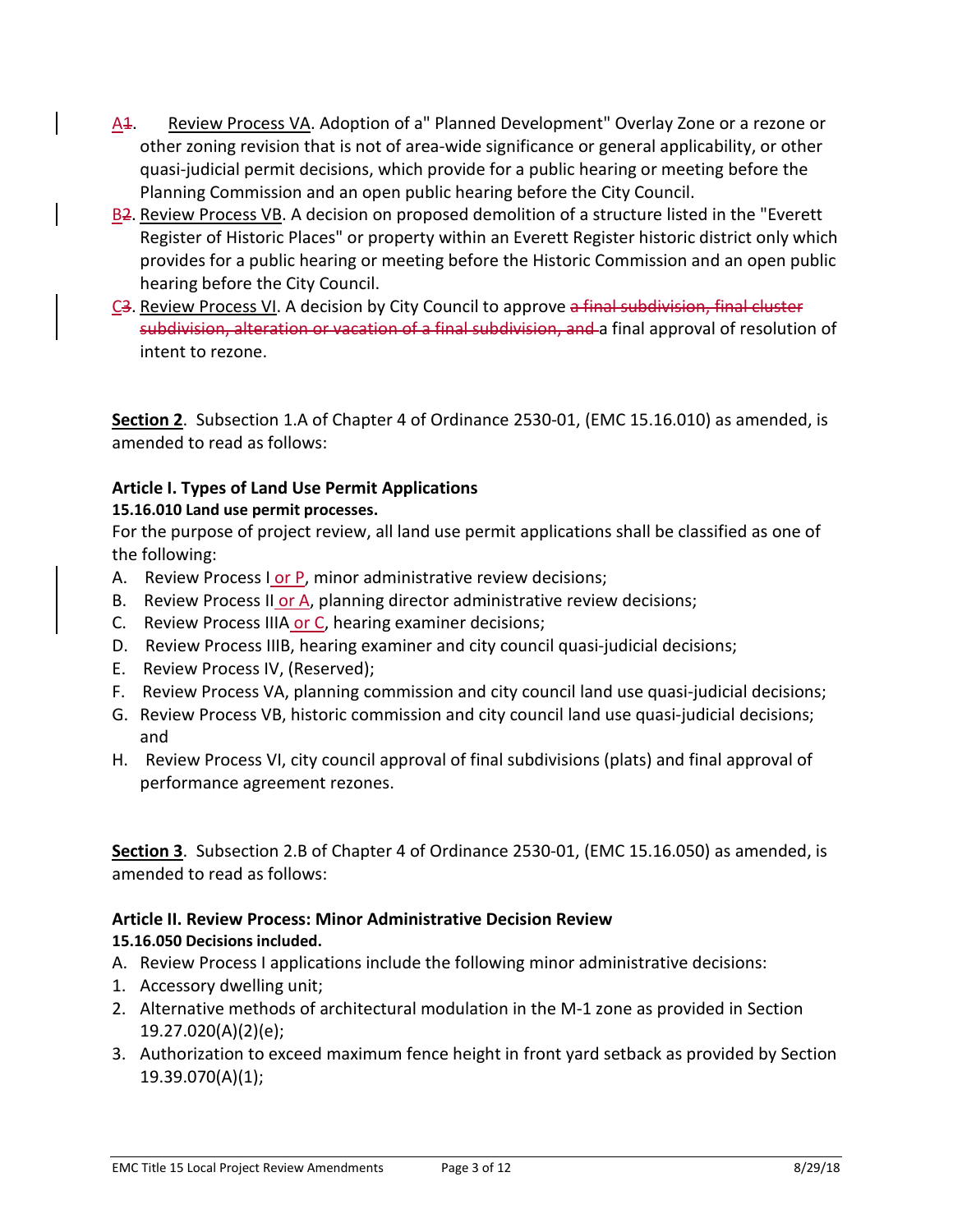- 4. Buffer width reduction for streams (Sections [19.33D.490\(](https://www.codepublishing.com/WA/Everett/#!/Everett19/Everett1933D.html#19.33D.490)D) and [19.37.170\(](https://www.codepublishing.com/WA/Everett/#!/Everett19/Everett1937.html#19.37.170)C)) or wetlands (Sections [19.33D.450\(](https://www.codepublishing.com/WA/Everett/#!/Everett19/Everett1933D.html#19.33D.450)E) and [19.37.110\(](https://www.codepublishing.com/WA/Everett/#!/Everett19/Everett1937.html#19.37.110)C)) or alteration of geologically hazardous areas or standard buffer (Section [19.37.080\(](https://www.codepublishing.com/WA/Everett/#!/Everett19/Everett1937.html#19.37.080)C)) if proposal is categorically exempt under SEPA;
- 5. Certification of nonconforming lot, use, building, or parking;
- 6. Commercial daycare in business zones except in the M-S zone;
- 7. Design guideline approvals for proposals categorically exempt under SEPA when no modification of development standards proposed;
- 8. Development of previously altered ESAs when the proposal is categorically exempt under SEPA (Section 19.33D.580 or 19.37.250);
- 9. Determination of completeness (for applications);
- 10. Interpretations by the director of applicable land use requirements and development regulations;
- 11. Home occupations permits;
- 12. Land divisions, as follows:
	- a. Binding site plan with previously approved site plan;
	- b. Boundary line adjustments;
	- c. Final binding site plan;
	- d. Final binding site plan with site plan approval;
	- e. Final cluster short subdivision;
	- f. Final residential condominium binding site plan;
	- g. Final short subdivision of nine lots or less;
	- h. Final unit lot subdivision or final unit lot short subdivision;
	- i. Final short subdivision alteration or vacation;
	- j. Final unit lot subdivision alteration or vacation or short subdivision alteration or vacation;
	- k. Final short subdivision with nonconforming structures;
	- l. Final unit lot subdivision with nonconforming structures or final unit lot short subdivision with nonconforming structures;
	- m. Minor amendment to land division;
	- n. Final plat or subdivision;
	- o. Alteration or vacation of final subdivisions;
	- p. Final cluster subdivisions;
- 13. Land uses in WRM zone which are consistent with adopted management plan and which are categorically exempt under SEPA;
- 14. Landscaping modification as provided by Section 19.35.070;
- 15. Nonconforming use continuation, alteration, modification as provided by Section 19.38.030(A);
- 16. Nonconforming structure alteration or expansion as provided by Section 19.38.040(A);
- 17. Outdoor use, activity, and storage for established use;
- 18. Parking reduction of up to ten percent in the B-3 zone as provided for by Section 19.34.030(Reserved);
- 19. Planning director's promulgation of administrative rules, procedures and interpretation of the zoning code;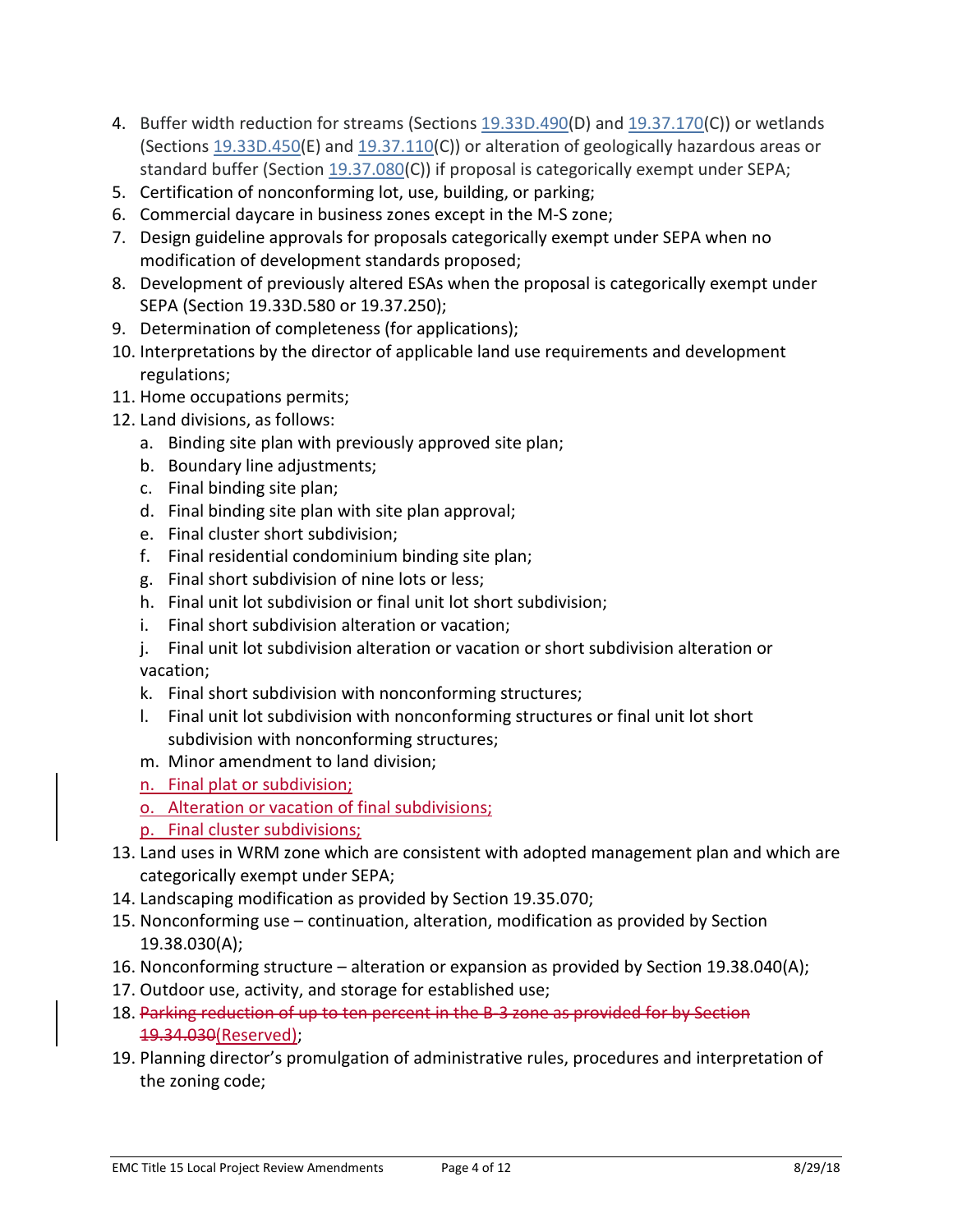- 20. Public park development approved by park commission consistent with adopted park master plan which is categorically exempt under SEPA as provided for by Section 19.33A.030;
- 21. Reasonable use determinations, if no modification of zoning standards (under Section 19.33D.400(B) or 19.37.050(B));
- 22. Relocation of electric facilities, lines, equipment or appurtenances, natural gas, cable communications, pipes, mains, equipment or appurtenances, telephone facilities, lines related to environmentally sensitive areas as provided by Section 19.33D.400(A)(9)(b) and (c) or 19.37.050(A)(8)(b) and (c);
- 23. Remodels or additions to single-family residences in the historic overlay zone;
- 24. Repealed;
- 25. Sign permits;
- 26. Temporary use permits;
- 27. Use permits;
- 28. Zoning code compliance regarding building permits and application of development standards by the director;
- 29. Zoning determination concerning business license applications;
- 30. All other review processes listed in the zoning code as Review Process I.
- 30. Vehicular access location. Any determination by the city engineer/planning director on location and design of vehicular access to private property or public facilities.
- 31. Modifications of the regulations and requirements of EMC Chapter 13.16 (driveways) and commute trip reduction ordinance;
- 32. Reduction of up to 25 percent of the required minimum number of off-street parking spaces for non-residential uses with approved transportation demand management plan as set forth in EMC Chapter 19.34;
- 33. Reduction of up to 25 percent of the required minimum number of off-street parking spaces for non-residential uses with approved parking study as set forth in EMC Chapter 19.34;
- 34. Reduction of off-street parking for transportation alternatives and mixed-use projects;
- 35. Reduction of required off-street parking for projects using shared parking as set forth in EMC Chapter 19.34;
- 36. Accessory dwelling units: waiver of off-street parking as provided in EMC 19.34;
- 37. Modification of development standards as provided in EMC 19.19.060;
- 38. Modification of maximum percentage of residential street frontage on TOD streets as provided in EMC 19.19.020;
- 39. Modification of development standards as provided in EMC 19.20.900, unless otherwise indicated as a review process II;
- 40. All other review processes listed in the zoning code as Review Process I or P.

**Section 4**. Subsection 3.B of Chapter 4 of Ordinance 2530-01, (EMC 15.16.080) as amended, is amended to read as follows:

**Article III. Review Process II: Planning Director Review 15.16.080 Decisions included.**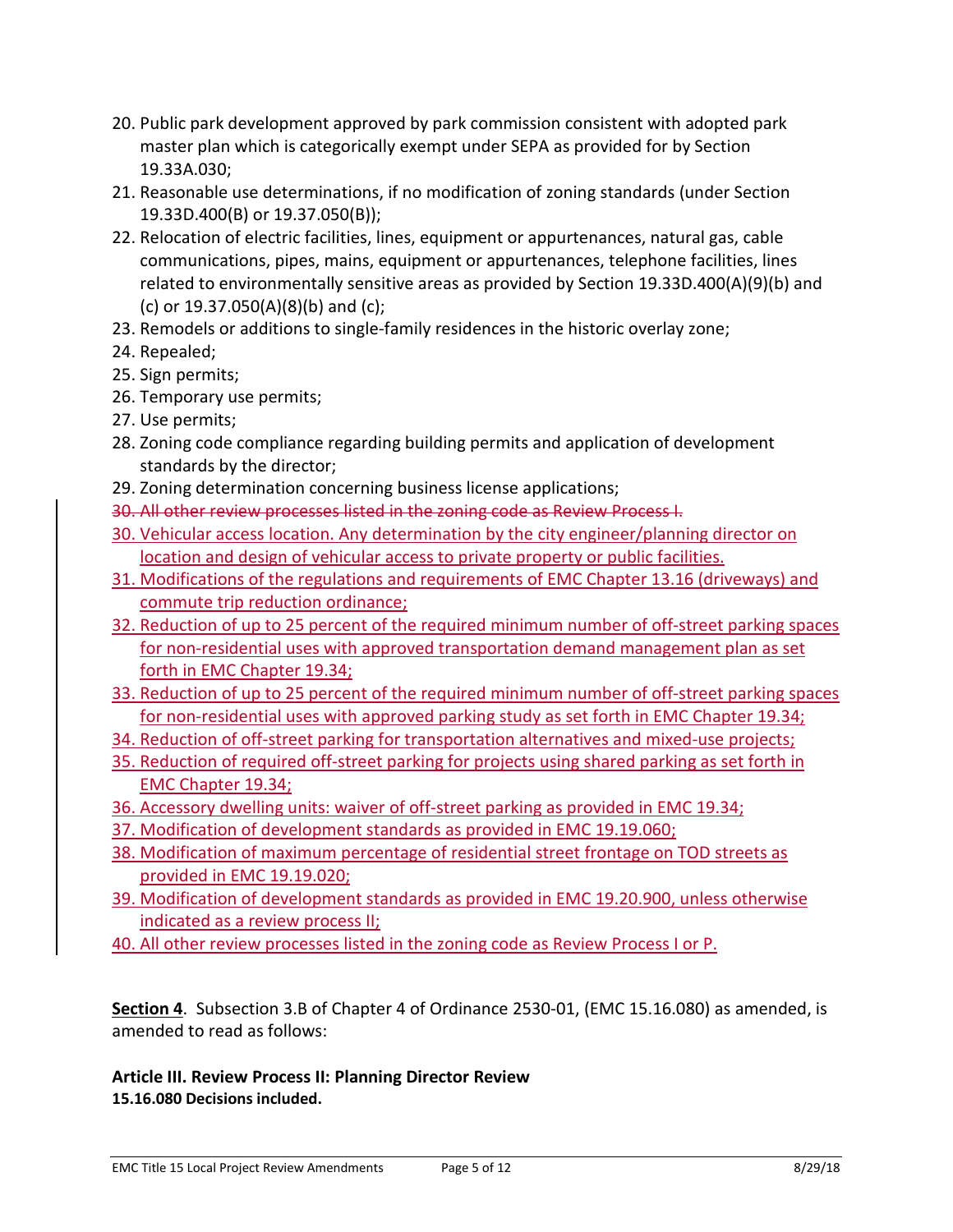- A. Review Process II applications include the following administrative decisions:\*
- 1. Alteration of a designated significant feature within an historic overlay zone;
- 2. Alteration of category II and III streams as provided by Section 19.33D.500(B)(2);
- 3. Atrium appurtenance approval as provided by Section 19.39.040(B)(2);
- 4. Buffer width reduction for streams (Sections 19.33D.490(D) and 19.37.170(C)) or wetlands (Sections 19.33D.450(E) and 19.37.110(C)) or alteration of geologically hazardous areas or standard buffer (Section 19.37.080(C)) if proposal is not categorically exempt under SEPA;
- 5. Change or expansion of a nonconforming use (up to twenty-five percent) as provided by Sections 19.38.030(C) and (D);
- 6. Comprehensive design plan permits as provided by Section 19.36.210;
- 7. Design guideline approval, when proposal includes modification of development standards and design guidelines and for projects not categorically exempt under SEPA;
- 8. Determination of proportionality for correctional facilities;
- 9. Determination of prohibited heavy manufacturing uses with potentially noxious impacts in M-1 and M-M zones as provided by Sections 19.27.020(G)(19) and 19.28.020(D)(18);
- 10. Development of nonconforming lots which do not meet minimum lot area or building area requirements as provided by Section 19.38.080(C);
- 11. Development of previously altered ESAs when the proposal is not categorically exempt under SEPA as provided by Sections 19.33D.580(B)(1) and 19.37.250(B)(1);
- 12. Deviation from historic overlay zone standards and guidelines;
- 13. Driveway access from public street for multiple-family structures as provided by Section 19.15.080(B)(Reserved);
- 14. Extension of amateur radio tower or antenna beyond sixty-five feet (Section 19.39.040(A)(3));
- 15. Exterior finish for buildings in M-1 zone located within three hundred feet of residentially zoned properties (Section 19.27.020(A));
- 16. Final PDO development plan as provided by Section 19.29.110;
- 17. Floodplain development permit application when a shoreline permit is not required (Section 19.30.060(B));
- 18. Land divisions, as follows:
	- a. Preliminary binding site plan;
	- b. Preliminary binding site plan with site plan approval;
	- c. Preliminary residential condominium binding site plan;
	- d. Preliminary short subdivision alteration or vacation;
	- e. Preliminary short subdivision of nine lots or less;
	- f. Preliminary short subdivision with nonconforming structures;
	- g. Preliminary subdivision of fifty lots or less;\*\*
	- h. Preliminary subdivision alteration or vacation;
	- i. Subdivision or short subdivision variance as provided in Section 18.32.010;
- 19. Land uses in WRM zone consistent with adopted management plan when not categorically exempt under SEPA (Section 19.30A.020);
- 20. Minor expansion of an existing special property use;
- 21. Outdoor use, activity, and storage: modification of standards;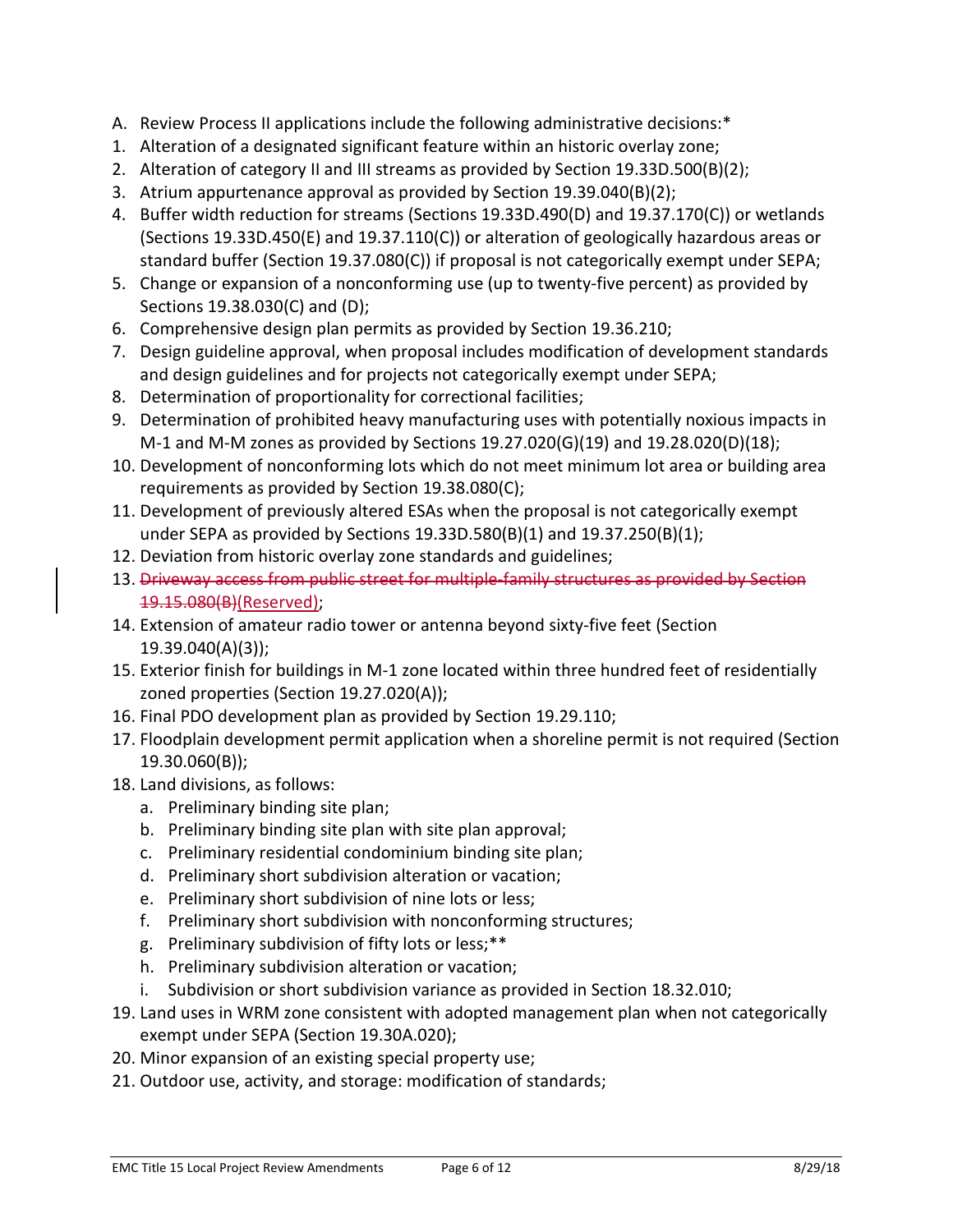- 22. Parking modification of ten percent or less if supported by parking does not involve residential use parking standards as provided b 19.34.070(A)(Reserved);
- 23. Parking reduction with transportation management plan (Section 19.34.070(D))(Reserved);
- 24. Phase approval and development approval implementing an institutional overlay zone master plan or approval of minor revisions (cannot change use or character or allow increase in intensity of development) as provided by Section 19.33B.060;
- 25. Public park development not part of or in conformance with an adopted master plan or which exceeds the city's SEPA thresholds for categorical exemptions as provided by Section 19.33A.030;
- 26. Conceptual site plan review for projects that do not otherwise require a land use permit and are not categorically exempt under SEPA;
- 27. Project review for public projects that are not categorically exempt under SEPA;
- 28. Proposals required to be reviewed by the historic commission in the historic overlay zone per neighborhood conservation guidelines and historic zoning overlay standards (not including those listed under administrative review by staff, which is Review Process I);
- 29. Reasonable use determinations with modification of zoning standards (under Chapter 19.37);
- 30. Reestablishment or change in use of nonconforming grocery store as provided by Section 19.38.100(B);
- 31. Shoreline permits (less than one acre of the project footprint area is within shoreline jurisdiction);
- 32. Stream and wetland filling, modification, and mitigation as provided for in Chapter 19.37;
- 33. Transfer of development rights under Section 19.33D.400(D) or 19.37.050(B)(3);
- 34. Wetland alteration for category I, category II and Silver Lake watershed as provided by Sections 19.33D.460(B)(1), (2), and (5) and 19.37.120(B)(1), (2), and (3);
- 35. Wetland mitigation banking approval as provided by Sections 19.33D.460(C)(10) and 19.37.120(C)(12);
- 36. Clinic- and medical-related activities as provided by Section 19.16.040(C);
- 37. All other review processes listed in the zoning code as Review Process II;
- 38. All Review Process I and project permit applications that are not categorically exempt under SEPA;
- 39. Alternative best available science decisions as provided by Section 19.37.050(E);
- 40. Accessory buildings over two hundred square feet which have metal siding or corrugated roofing as provided by Section 19.07.020(K);
- 41. Accessory buildings which exceed one thousand square feet in area as provided by Section 19.07.020(M);
- 42. Accessory buildings which exceed fifteen feet in height as provided by Section 19.07.020(J);
- 43. Rockeries and retaining walls retaining soil (fill) four feet or greater in height in required building setback areas, as provided by Section 19.39.150(C)(5)(d);
- 44. Use of basement or other building spaces for uses not specifically listed as permitted use in the B-3UM zone as provided by Section 19.22.03019.19.025;
- 45. Buffer management as provided by Section 19.37.060(B)(2);
- 46. Removal of nonhazardous trees as provided by Section 19.37.060(B)(3)(c);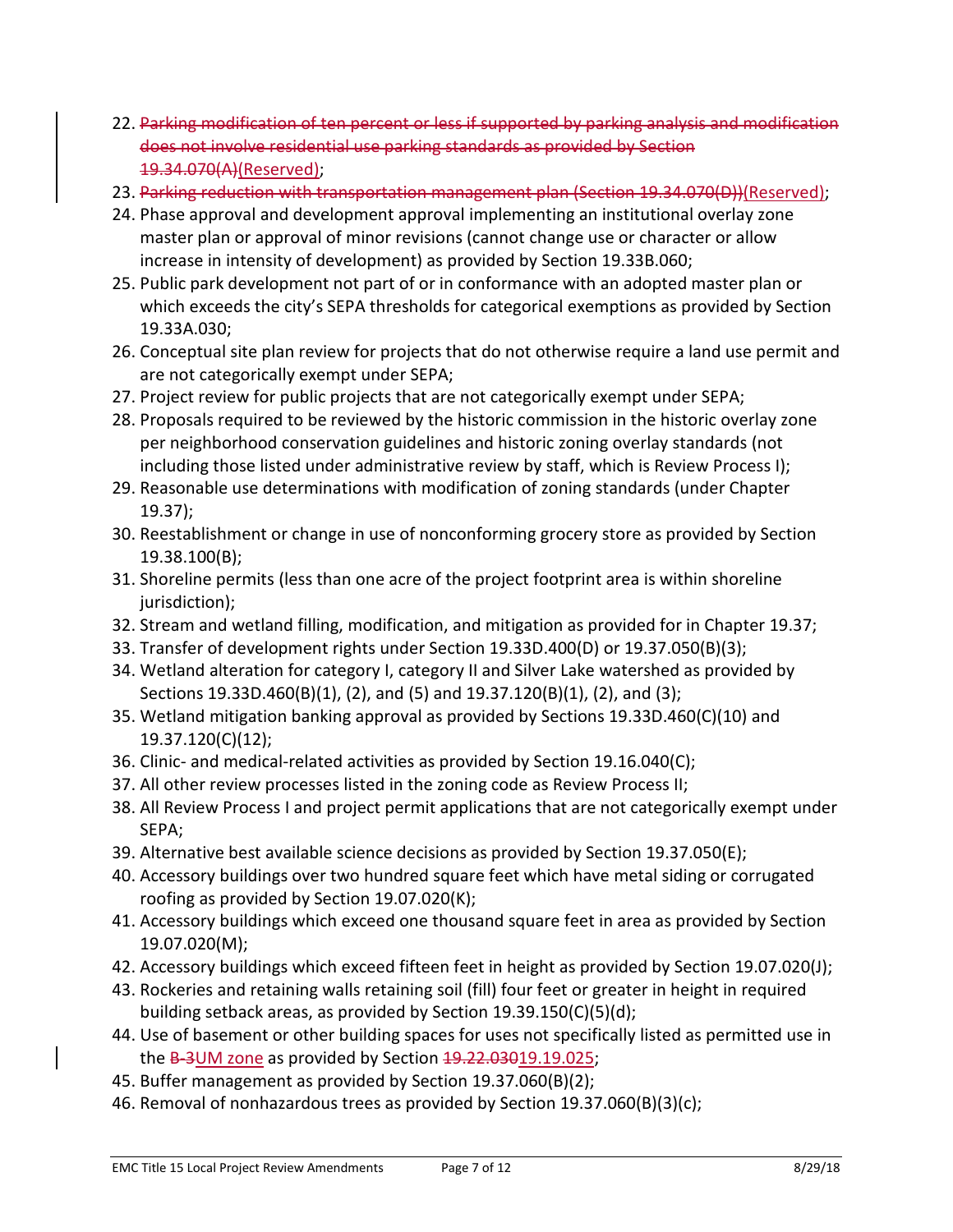- 47. Adaptive reuse of nonresidential buildings in residential zones as provided by Section 19.41.150(E);
- 48. Supportive housing development as provided in Section 19.39.155;
- 49. Accessory dwelling units: waiver of off-street parking; reduction of rear setback for nonalley lots; increase in allowable lot coverage by building; or modification of design standards as provided in EMC 19.07.030;
- 50. Electric fences in commercial or industrial zones-;
- 51. Reduction of greater than 25 percent in the required minimum number of off-street parking spaces with approved parking study as set forth in EMC Chapter 19.34;
- 52. Modification of parking location standards in EMC Chapter 19.34;
- 53. All other review processes listed in the zoning code as Review Process II or A.
- SEPA threshold determinations frequently include mitigation requirements as provided for in the SEPA ordinance (Chapter 20.04). Any SEPA condition based on SEPA substantive authority as provided for in the SEPA ordinance (Chapter 20.04) shall be identified in the land use permit decision, as provided in this integrated local project review process.
- \*\* An open public hearing may be required under the following circumstances, in which case the application shall be processed under Review Process III: (i) a public hearing is required by Title 18; (ii) any affected person files a written request for a hearing with the planning department within twenty-one days of the notice of application (public comment period); or (iii) either prior to or within the public comment period, the director or the city engineer and/or their designees require an open public hearing.

**Section 5**. Subsection 4.B of Chapter 4 of Ordinance 2530-01, (EMC 15.16.110) as amended, is amended to read as follows:

## **Article IV. Review Process III: Hearing Examiner Review 15.16.110 Review Process IIIA.**

A. Review Process IIIA applies to the following actions for which the examiner issues a final decision on the application after an open public hearing:

- 1. Appeals of Review Process I and II planning director decisions, including appeals of the application of development standards by the director;
- 2. Clinic and medical related activities overlay and office overlay as provided by Section 19.16.020(B) and 19.16.040(B);
- 3. Change in manufacturing activities which do not comply with M-1 zone uses and standards as provided by Section 19.27.040(C);
- 4. Commercial daycare in all residential zones and A-1 and B-1 zones;
- 5. Conditional use permits;
- 6. Detached accessory building which exceeds fifteen feet in height or one thousand square feet in area as provided by Sections 19.07.020(J) and (M);
- 7. Expansion of a nonconforming use (greater than twenty-five percent);
- 8. Jails and correctional facilities siting in the B-3 and C-1 zones as provided by Section 19.39.105;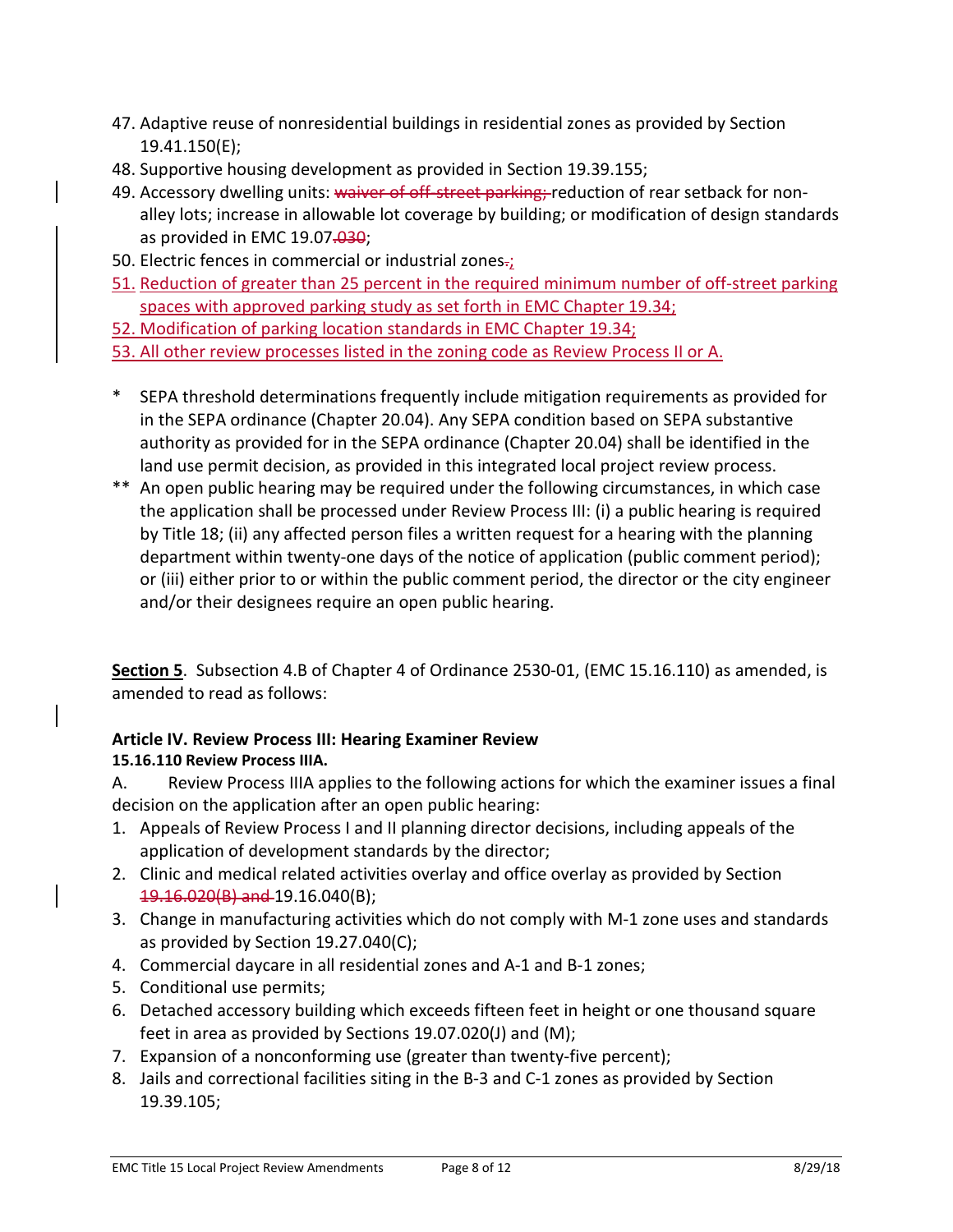- 9. Land divisions, as follows:
	- a. Preliminary cluster subdivision or cluster short subdivision;
	- b. Preliminary subdivision of more than fifty lots;
	- c. Preliminary subdivision of fifty lots or less if an open public hearing is required (see footnote on Review Process II, Section 15.16.080);
	- d. Subdivision or short subdivision alteration or vacation if an open public hearing is required (see footnote on Review Process II, Section 15.16.080);
- 10. Land uses in WRM zone consistent with adopted management plan located in areas subject to a city shoreline substantial development permit as provided by Section 19.30A.020;
- 11. Parking modification requests for Review Process III projects (Section 19.34.070(A)(1)) and quantity and location of parking for Review Process III projects as provided by Section 19.34.060(F);
- 12. Public utility and infrastructure exception under Sections 19.33D.400(E) and 19.37.050(C);
- 13. Shoreline permits (one acre or more of the project footprint is within shoreline jurisdiction);
- 14. Shoreline permits requiring a shoreline variance or shoreline conditional use permit;
- 15. Special property use permits listed as Review Process III in city ordinance;
- 16. Time extension for nonconforming adult use business as provided by Section 19.39.025(B)(3);
- 17. Variances in accordance with Section 19.30.080, 19.34.070(A)(2), 19.41.130, or 20.08.150;
- 18. Adaptive reuse of nonresidential buildings in residential zones as provided by Section 19.41.150(E);
- 19. Waivers, exceptions, variances, and appeals from the city's street and sidewalk codes and commute trip reduction ordinance(Reserved);
- 20. All other review processes listed in the zoning code as Review Process III;
- 21. Any other action not explicitly listed herein which the examiner is given jurisdiction over and for which a review process is not identified shall be processed using Review Process III;
- 22. Supportive housing development as provided in Section 19.39.155 $\frac{1}{2}$
- 23. All other review processes listed in the zoning code as Review Process III or C.

**Section 6**. Subsection 8.A of Chapter 4 of Ordinance 2530-01, (EMC 15.16.380), is amended to read as follows:

### **Article VIII. Review Process VI: City Council Review**

### **15.16.380 Review Process VI.**

RCW 58.17.100 requires that a final subdivision be approved by the local legislative body (city council). Title 18 requires the city council "upon completion of the project in full compliance with the resolution of intent to rezone" to give effect to the rezone by making a change to the zoning boundary and zoning map.

**Section 7**. Subsection 8.B of Chapter 4 of Ordinance 2530-01, (EMC 15.16.390), is amended to read as follows: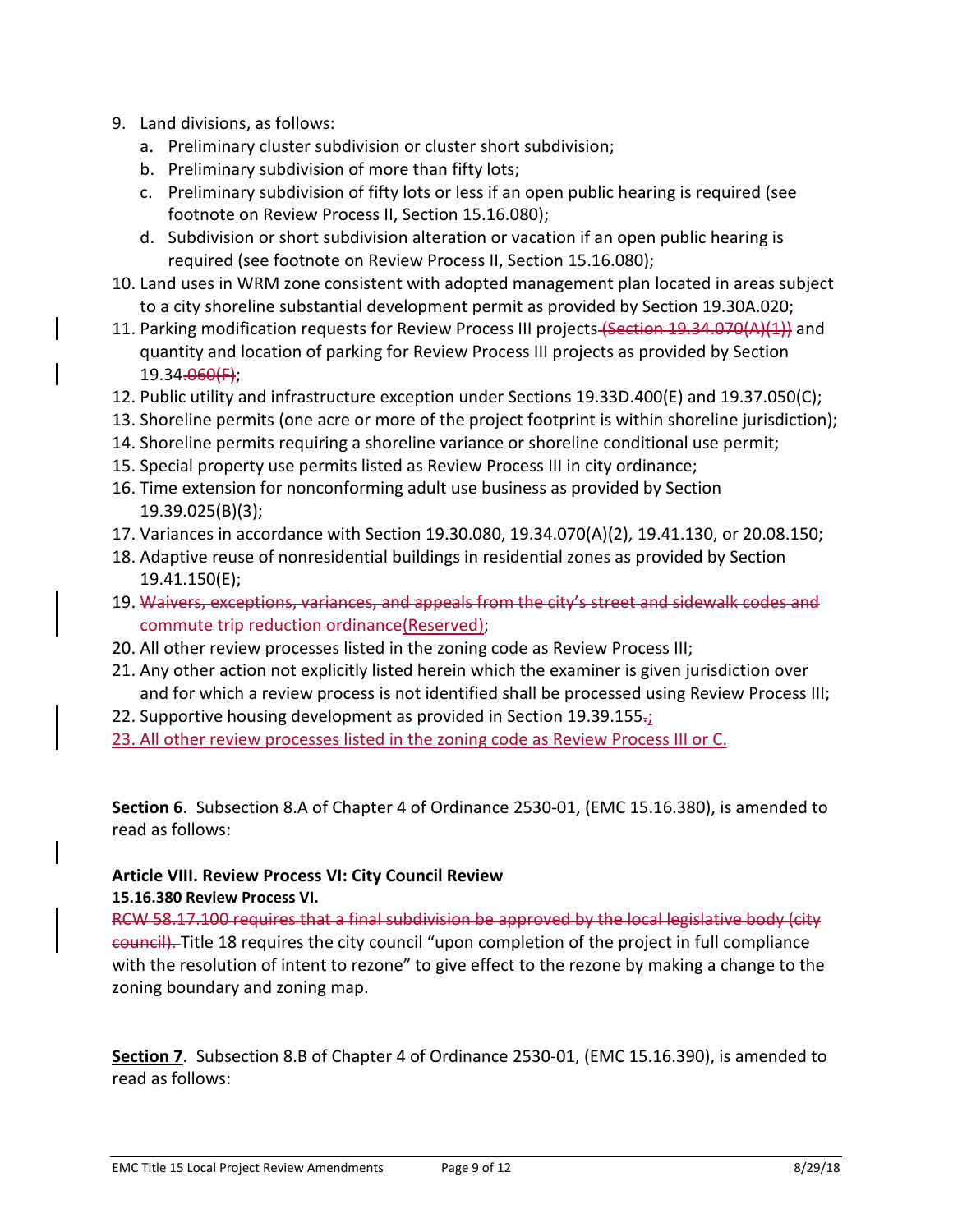#### **15.16.390 Applicability.**

Review Process VI applies only to final city council approval of the following:

- A. Final subdivisions, alteration or vacation of final subdivisions, and final cluster subdivisions; and
- B. City council final approval of resolution of intent rezones.

**Section 8**. Section 8.C of Chapter 4 of Ordinance 2530-01, (EMC 15.16.400), is amended to read as follows:

#### **15.16.400 Action taken.**

- A. City Council Approval of Final Subdivision or Final Subdivision Alteration or Vacation, or Final Cluster Subdivision.
- 1. At a public city council meeting, the city council shall determine whether the subdivision, subdivision alteration or vacation, or cluster subdivision proposed for final subdivision approval conforms to all terms of preliminary approval, and whether the subdivision meets the requirements of this title, the city's land division ordinance, applicable state laws, and all other city ordinances that were in effect at the time of preliminary approval.
- 2. If the conditions have been met, the city council shall inscribe and execute its written approval on the face of the plat map. If the city council disapproves the plat, it will be returned to the applicant with reasons for denial and conditions for compliance.
- 3. Final land divisions shall be approved, disapproved, or returned to the applicant not later than thirty days after the determination of completeness.
- B. City Council Decision on Performance Agreement Rezones—Resolutions of Intent. As provided for in Section 19.41.160(D), the city shall give effect to a site specific rezone by the adoption of an ordinance or resolution, or by adoption of an ordinance or resolution in conjunction with a development agreement between the city and the applicant as provided in RCW 36.70B.170, to implement the rezone and make the change to the zone boundary or zone classification on the zoning map that was approved in the resolution of intent to rezone. The ordinance or resolution shall contain the legal description of the property being rezoned.
- C. Notice of Decision and Appeal. Notice of decision of city council approval of final subdivisions under this section shall be provided to the applicant and to any person who has made a written request to the office of the council to be notified. Any appeal shall be to superior court in accordance with the appeal section of this title (see Chapter 15.24, Article IV).

**Section 9**. Section 2.C of Chapter 6 of Ordinance 2530-01, (EMC 15.24.090), is amended to read as follows:

**Article II. Public Notice and Public Comment Periods 15.24.090 Additional notice and comment requirements for Review Process II land divisions.**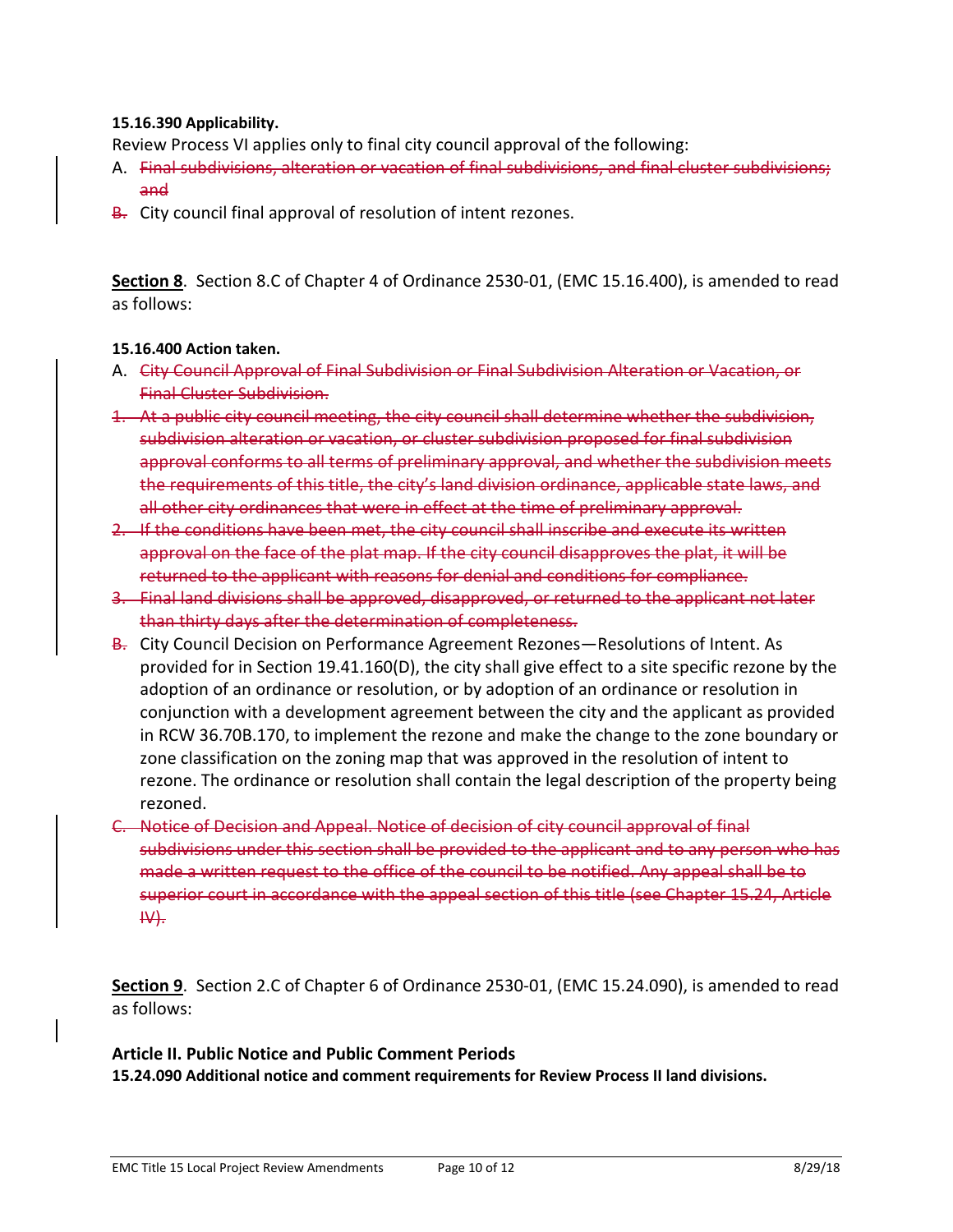- A. For preliminary subdivisions, preliminary short subdivisions, and preliminary alterations or vacations of subdivisions or short subdivisions, the following notice is required:
	- 1. Two Signs on Frontage. The property shall be posted with two signs no less than twentyfour inches by thirty-six inches in size on the property's frontage. The notice shall meet the notice of application requirements and shall include a statement that any affected person may request an open public hearing. The applicant shall be responsible for posting the site in compliance with these requirements. These signs are not intended to be in addition to the two signs required under Section 15.24.190.
	- 2. Mail a Notice to Adjacent Property Owners. The mailed notice (see Section 15.24.050) shall include a statement that any affected person may request an open public hearing.
	- 3. Alteration or Vacation Notice for Original Land Division. Additionally, for subdivision or short subdivision alteration or vacation applications, notice shall be mailed to all other property owners of portions affected that are within the original approved subdivision or short subdivision.
	- 4. Three Additional Signs on Frontage or in Neighborhood. Post three additional signs as approved by the city on the property frontage or within the geographic neighborhood as defined by the director. All signs must be posted so they can be clearly viewed from public streets. The content of the signs shall meet the posting requirements in Section 15.24.190 and shall include a statement that any affected person may request an open public hearing. Any additional signs required by Section 15.24.190 as a result of the length of street or alley frontage may be counted in the additional sign requirement of this paragraph.
- 5B. Additional Short Subdivision Notice Next to State Highway Right-of-Way. For preliminary short subdivision applications, whenever the city receives an application for a short subdivision which is located adjacent to state highway right-of-way, the city shall give written notice of the application, consistent with this title to the Washington State Department of Transportation (WSDOT). WSDOT is required to comment within fourteen days after receiving the notice under RCW 58.17.155

## **Section 10. Severability**.

Should any section, paragraph, clause or phrase of this Ordinance, or its application to any person or circumstance, be declared unconstitutional or otherwise invalid for any reason, or should any portion of this Ordinance be pre-empted by state or federal law or regulations, this shall not affect the validity of the remaining portions of this Ordinance or its application to other persons or circumstances.

## **Section 11. Conflict.**

In the event there is a conflict between the provisions of this Ordinance and any other City ordinance, the provisions of this Ordinance shall control.

## **Section 12. Corrections**.

The City Clerk and the codifiers of this Ordinance are authorized to make necessary corrections to this Ordinance including, but not limited to, the correction of scrivener's/clerical errors, references, ordinance numbering, section/subsection number and any references thereto.